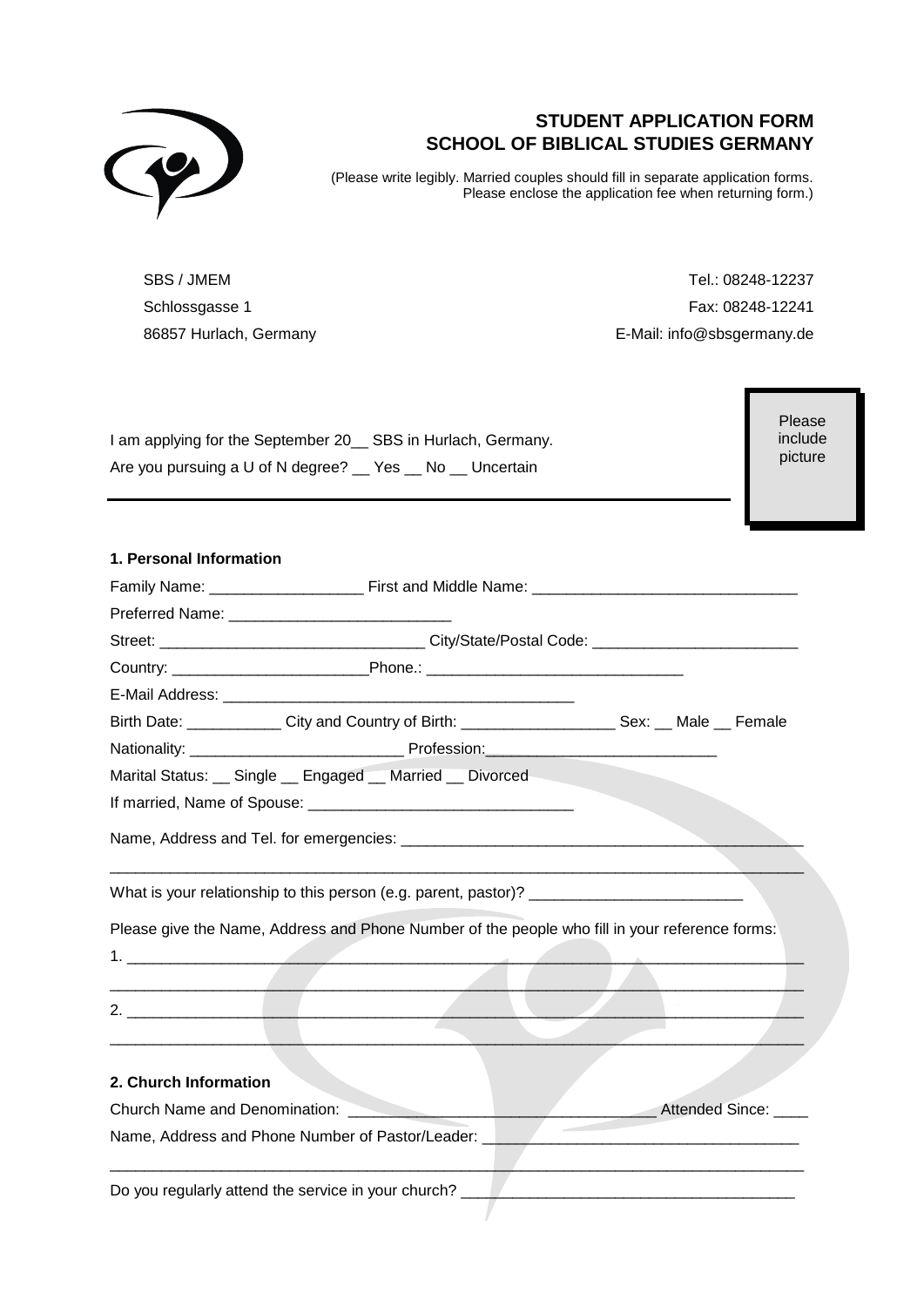If not, why not? \_\_\_\_\_\_\_\_\_\_\_\_\_\_\_\_\_\_\_\_\_\_\_\_\_\_\_\_\_\_\_\_\_\_\_\_\_\_\_\_\_\_\_\_\_\_\_\_\_\_\_\_\_\_\_\_\_\_\_\_\_\_\_\_\_\_\_\_

Does your pastor know that you are applying for this school and does he support you? \_\_\_\_\_\_\_\_\_\_

\_\_\_\_\_\_\_\_\_\_\_\_\_\_\_\_\_\_\_\_\_\_\_\_\_\_\_\_\_\_\_\_\_\_\_\_\_\_\_\_\_\_\_\_\_\_\_\_\_\_\_\_\_\_\_\_\_\_\_\_\_\_\_\_\_\_\_\_\_\_\_\_\_\_\_\_\_\_\_\_\_

\_\_\_\_\_\_\_\_\_\_\_\_\_\_\_\_\_\_\_\_\_\_\_\_\_\_\_\_\_\_\_\_\_\_\_\_\_\_\_\_\_\_\_\_\_\_\_\_\_\_\_\_\_\_\_\_\_\_\_\_\_\_\_\_\_\_\_\_\_\_\_\_\_\_\_\_\_\_\_\_\_

In what areas have you carried responsibility in your church? \_\_\_\_\_\_\_\_\_\_\_\_\_\_\_\_\_\_\_

### **3. Education and Work Experience**

*Completed schools, including college/university (outside of YWAM):*

| <b>Name</b> | Location | Years Attended | Degree/Major |
|-------------|----------|----------------|--------------|
|             |          |                |              |
|             |          |                |              |
|             |          |                |              |
|             |          |                |              |

Which languages do you speak well? \_\_\_\_\_\_\_\_\_\_\_\_\_\_\_\_\_\_\_\_\_\_\_\_\_\_\_\_\_\_\_\_\_\_\_\_\_\_\_\_\_\_\_\_\_\_\_\_\_\_

Which languages do you speak with limited proficiency?

*Work experience (outside of YWAM):*

| <b>Work Position</b> | <b>Organisation/Company</b> | <b>Location, Duration</b> |
|----------------------|-----------------------------|---------------------------|
|                      |                             |                           |
|                      |                             |                           |
|                      |                             |                           |
|                      |                             |                           |

\_\_\_\_\_\_\_\_\_\_\_\_\_\_\_\_\_\_\_\_\_\_\_\_\_\_\_\_\_\_\_\_\_\_\_\_\_\_\_\_\_\_\_\_\_\_\_\_\_\_\_\_\_\_\_\_\_\_\_\_\_\_\_\_\_\_\_\_\_\_\_\_\_\_\_\_\_\_\_\_\_ \_\_\_\_\_\_\_\_\_\_\_\_\_\_\_\_\_\_\_\_\_\_\_\_\_\_\_\_\_\_\_\_\_\_\_\_\_\_\_\_\_\_\_\_\_\_\_\_\_\_\_\_\_\_\_\_\_\_\_\_\_\_\_\_\_\_\_\_\_\_\_\_\_\_\_\_\_\_\_\_\_

\_\_\_\_\_\_\_\_\_\_\_\_\_\_\_\_\_\_\_\_\_\_\_\_\_\_\_\_\_\_\_\_\_\_\_\_\_\_\_\_\_\_\_\_\_\_\_\_\_\_\_\_\_\_\_\_\_\_\_\_\_\_\_\_\_\_\_\_\_\_\_\_\_\_\_\_\_\_\_\_\_

Which special skills do you have (technical, manual, musical etc.)?

*YWAM programs (schools, outreaches and staff positions):*

| Program | <b>Location/Base</b> | Years | Leader |
|---------|----------------------|-------|--------|
|         |                      |       |        |
|         |                      |       |        |
|         |                      |       |        |
|         |                      |       |        |
|         |                      |       |        |
|         |                      |       |        |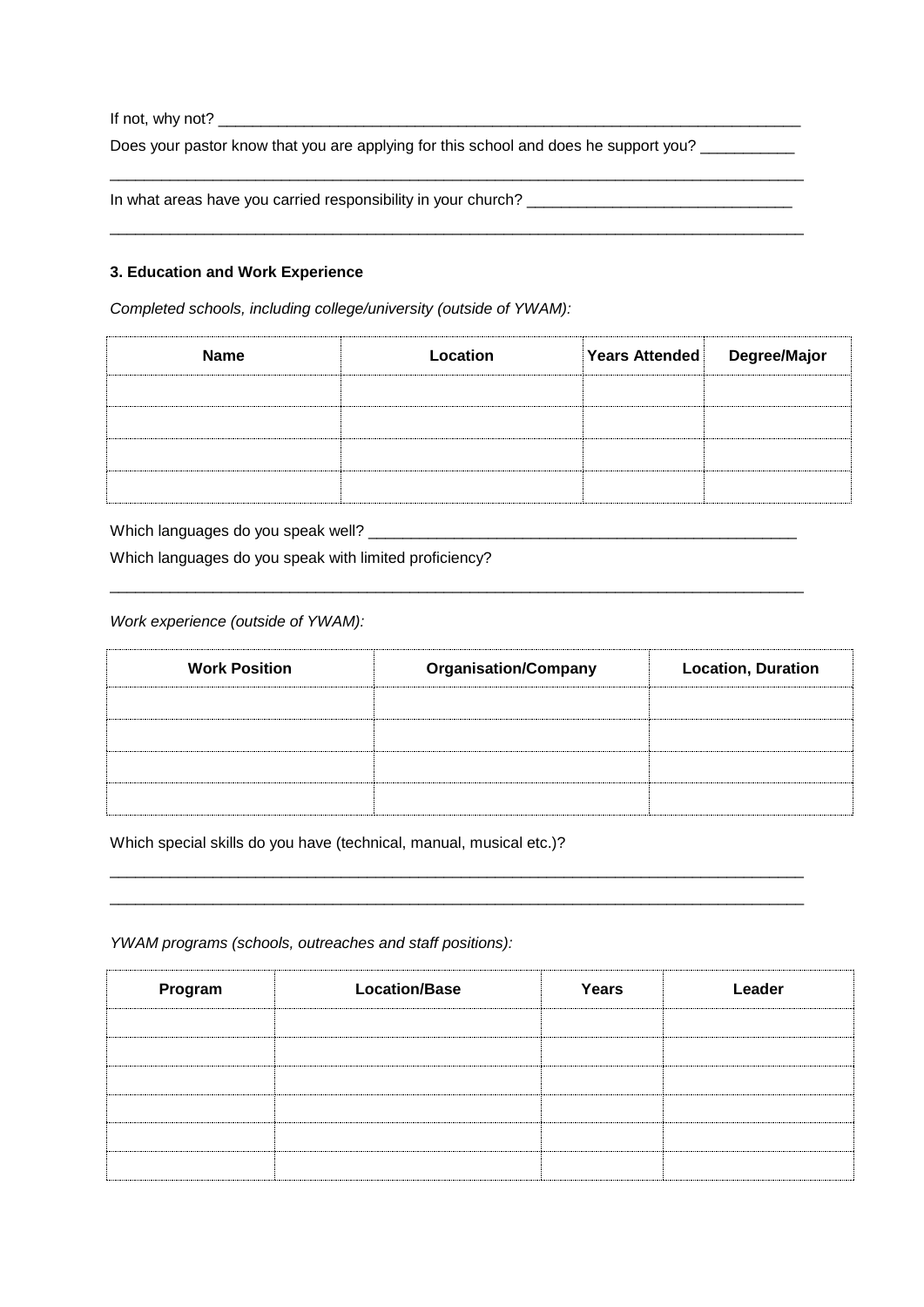### **4. Health Information**

How would you describe your present health condition? \_\_\_\_\_\_\_\_\_\_\_\_\_\_\_\_\_\_\_\_\_\_\_\_\_\_ Are you at present receiving medical or psychiatric treatment? Yes No If yes, please specify: \_\_\_\_\_\_\_\_\_\_\_\_\_\_\_\_\_\_\_\_\_\_\_\_\_\_\_\_\_\_\_\_\_\_\_\_\_\_\_\_\_\_\_\_\_\_\_\_\_\_\_\_\_\_\_\_\_\_\_\_\_\_\_\_\_\_\_\_\_\_\_\_\_\_\_\_\_\_\_\_\_

Are you or have you been depressive? \_\_ Yes \_\_ No

Are you taking any medication at this time? Yes No. If yes, please specify:

Are you allergic to anything? If so, to what?

Do you have any physical impairments, handicaps, or health conditions which require special attention?

Will you have medical insurance for the duration of the school? YES NO

Medical insurance is required for all students during the school. Youth With A Mission does not accept any liability in case of injuries or illnesses.

\_\_\_\_\_\_\_\_\_\_\_\_\_\_\_\_\_\_\_\_\_\_\_\_\_\_\_\_\_\_\_\_\_\_\_\_\_\_\_\_\_\_\_\_\_\_\_\_\_\_\_\_\_\_\_\_\_\_\_\_\_\_\_\_\_\_\_\_\_\_\_\_\_\_\_\_\_\_\_\_\_

#### **5. Financial Information**

Do you have your complete school fees? \_\_ Yes \_\_ No

If no, explain on a separate piece of paper from what source they will come.

Do you have any outstanding debts? Yes No. If yes, please explain:

#### **6. Passport/Visa Information**

Citizens of many western nations do not need a visa for Germany. Please enquire at the German embassy in your country about requirements and procedure. If you need an invitation letter from us, please let us know.

\_\_\_\_\_\_\_\_\_\_\_\_\_\_\_\_\_\_\_\_\_\_\_\_\_\_\_\_\_\_\_\_\_\_\_\_\_\_\_\_\_\_\_\_\_\_\_\_\_\_\_\_\_\_\_\_\_\_\_\_\_\_\_\_\_\_\_\_\_\_\_\_\_\_\_\_\_\_\_\_\_

Country of Citizenship: example and the Passport Number:  $\blacksquare$ 

Name as listed on passport:

## **7. Christian Life**

Please take *a separate piece of paper* and describe your conversion experience and your present relationship to Christ. Describe also what you see as your gifts and your ministry; what do you want to do with your life?

\_\_\_\_\_\_\_\_\_\_\_\_\_\_\_\_\_\_\_\_\_\_\_\_\_\_\_\_\_\_\_\_\_\_\_\_\_\_\_\_\_\_\_\_\_\_\_\_\_\_\_\_\_\_\_\_\_\_\_\_\_\_\_\_\_\_\_\_\_\_\_\_\_\_\_\_\_\_\_\_\_

\_\_\_\_\_\_\_\_\_\_\_\_\_\_\_\_\_\_\_\_\_\_\_\_\_\_\_\_\_\_\_\_\_\_\_\_\_\_\_\_\_\_\_\_\_\_\_\_\_\_\_\_\_\_\_\_\_\_\_\_\_\_\_\_\_\_\_\_\_\_\_\_\_\_\_\_\_\_\_\_\_ \_\_\_\_\_\_\_\_\_\_\_\_\_\_\_\_\_\_\_\_\_\_\_\_\_\_\_\_\_\_\_\_\_\_\_\_\_\_\_\_\_\_\_\_\_\_\_\_\_\_\_\_\_\_\_\_\_\_\_\_\_\_\_\_\_\_\_\_\_\_\_\_\_\_\_\_\_\_\_\_\_ \_\_\_\_\_\_\_\_\_\_\_\_\_\_\_\_\_\_\_\_\_\_\_\_\_\_\_\_\_\_\_\_\_\_\_\_\_\_\_\_\_\_\_\_\_\_\_\_\_\_\_\_\_\_\_\_\_\_\_\_\_\_\_\_\_\_\_\_\_\_\_\_\_\_\_\_\_\_\_\_\_

\_\_\_\_\_\_\_\_\_\_\_\_\_\_\_\_\_\_\_\_\_\_\_\_\_\_\_\_\_\_\_\_\_\_\_\_\_\_\_\_\_\_\_\_\_\_\_\_\_\_\_\_\_\_\_\_\_\_\_\_\_\_\_\_\_\_\_\_\_\_\_\_\_\_\_\_\_\_\_\_\_ \_\_\_\_\_\_\_\_\_\_\_\_\_\_\_\_\_\_\_\_\_\_\_\_\_\_\_\_\_\_\_\_\_\_\_\_\_\_\_\_\_\_\_\_\_\_\_\_\_\_\_\_\_\_\_\_\_\_\_\_\_\_\_\_\_\_\_\_\_\_\_\_\_\_\_\_\_\_\_\_\_ \_\_\_\_\_\_\_\_\_\_\_\_\_\_\_\_\_\_\_\_\_\_\_\_\_\_\_\_\_\_\_\_\_\_\_\_\_\_\_\_\_\_\_\_\_\_\_\_\_\_\_\_\_\_\_\_\_\_\_\_\_\_\_\_\_\_\_\_\_\_\_\_\_\_\_\_\_\_\_\_\_

#### **8. Expectations**

How did you hear about SBS? **with a set of the set of the set of the set of the set of the set of the set of the set of the set of the set of the set of the set of the set of the set of the set of the set of the set of the** 

What are your reasons to apply for this school?

What are your expectations for the school?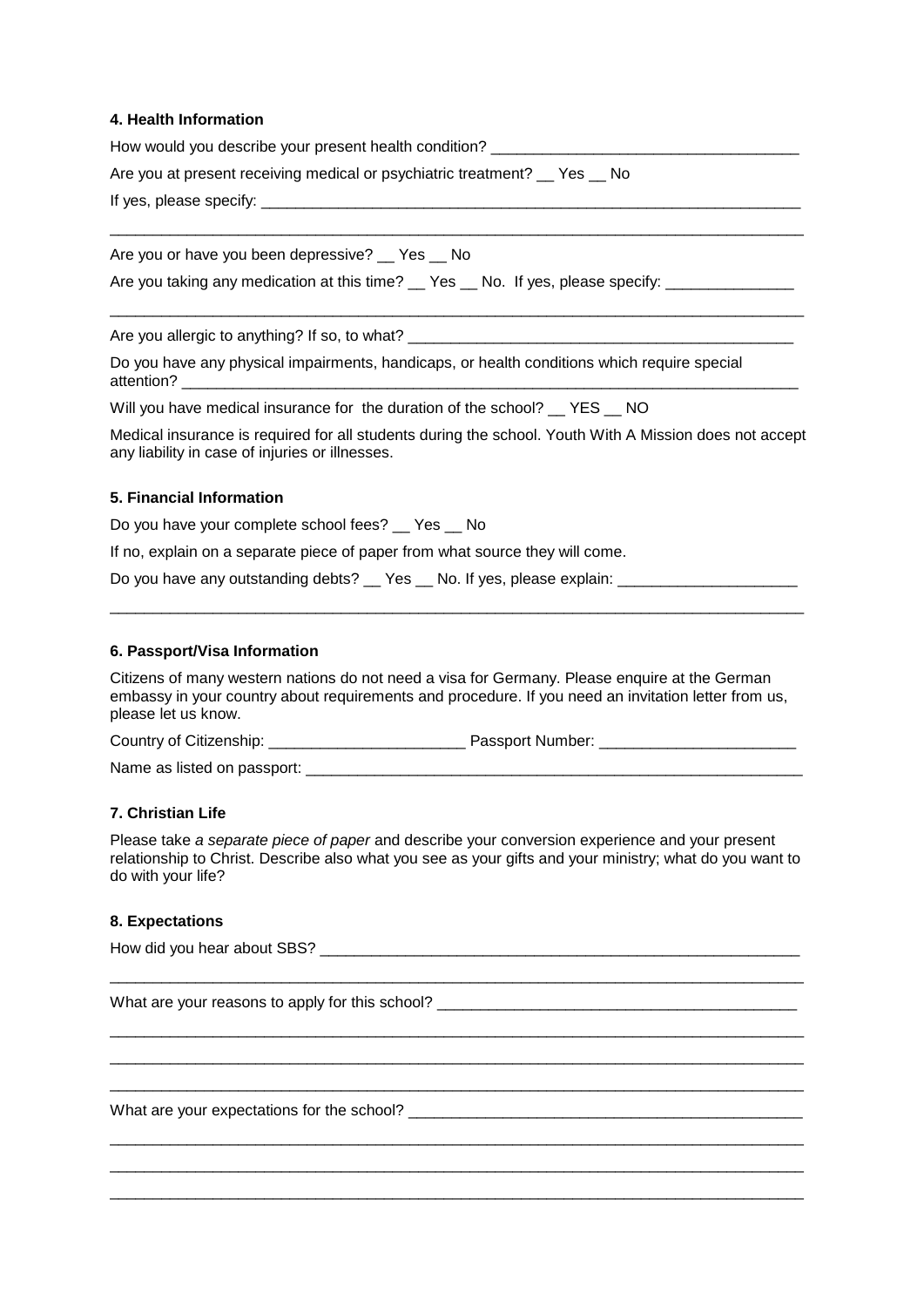How do you think you will use what you learn in the school? \_\_\_\_\_\_\_\_\_\_\_\_\_\_\_\_\_\_\_\_\_\_\_\_\_\_\_\_\_\_\_\_

I take full responsibility for my actions during my time with Youth With A Mission. It is clear to me that the school requires self-discipline and that a lot of time is taken up by self-study of the Bible. If I come without health insurance, I release YWAM from any liability in case of medical expenses. I have answered all questions and affirm that all statements are in accordance with **JERS** truth.

\_\_\_\_\_\_\_\_\_\_\_\_\_\_\_\_\_\_\_\_\_\_\_\_\_\_\_\_\_\_\_\_\_\_\_\_\_\_\_\_\_\_\_\_\_\_\_\_\_\_\_\_\_\_\_\_\_\_\_\_\_\_\_\_\_\_\_\_\_\_\_\_\_\_\_\_\_\_\_\_\_ \_\_\_\_\_\_\_\_\_\_\_\_\_\_\_\_\_\_\_\_\_\_\_\_\_\_\_\_\_\_\_\_\_\_\_\_\_\_\_\_\_\_\_\_\_\_\_\_\_\_\_\_\_\_\_\_\_\_\_\_\_\_\_\_\_\_\_\_\_\_\_\_\_\_\_\_\_\_\_\_\_

Date: \_\_\_\_\_\_\_\_\_\_\_\_\_\_ Signature: \_\_\_\_\_\_\_\_\_\_\_\_\_\_\_\_\_\_\_\_\_\_\_\_\_\_\_\_\_\_\_\_



**9. Additional Questions for Those Who Are Engaged or Married, or Have Children**

-------------------------------------------------------------------------------------------------------------------------------------

*If you are engaged:* What does your fiancé(-e) think about your plans to attend the SBS?

\_\_\_\_\_\_\_\_\_\_\_\_\_\_\_\_\_\_\_\_\_\_\_\_\_\_\_\_\_\_\_\_\_\_\_\_\_\_\_\_\_\_\_\_\_\_\_\_\_\_\_\_\_\_\_\_\_\_\_\_\_\_\_\_\_\_\_\_\_\_\_\_\_\_\_\_\_\_\_\_\_ \_\_\_\_\_\_\_\_\_\_\_\_\_\_\_\_\_\_\_\_\_\_\_\_\_\_\_\_\_\_\_\_\_\_\_\_\_\_\_\_\_\_\_\_\_\_\_\_\_\_\_\_\_\_\_\_\_\_\_\_\_\_\_\_\_\_\_\_\_\_\_\_\_\_\_\_\_\_\_\_\_ \_\_\_\_\_\_\_\_\_\_\_\_\_\_\_\_\_\_\_\_\_\_\_\_\_\_\_\_\_\_\_\_\_\_\_\_\_\_\_\_\_\_\_\_\_\_\_\_\_\_\_\_\_\_\_\_\_\_\_\_\_\_\_\_\_\_\_\_\_\_\_\_\_\_\_\_\_\_\_\_\_

\_\_\_\_\_\_\_\_\_\_\_\_\_\_\_\_\_\_\_\_\_\_\_\_\_\_\_\_\_\_\_\_\_\_\_\_\_\_\_\_\_\_\_\_\_\_\_\_\_\_\_\_\_\_\_\_\_\_\_\_\_\_\_\_\_\_\_\_\_\_\_\_\_\_\_\_\_\_\_\_\_ \_\_\_\_\_\_\_\_\_\_\_\_\_\_\_\_\_\_\_\_\_\_\_\_\_\_\_\_\_\_\_\_\_\_\_\_\_\_\_\_\_\_\_\_\_\_\_\_\_\_\_\_\_\_\_\_\_\_\_\_\_\_\_\_\_\_\_\_\_\_\_\_\_\_\_\_\_\_\_\_\_ \_\_\_\_\_\_\_\_\_\_\_\_\_\_\_\_\_\_\_\_\_\_\_\_\_\_\_\_\_\_\_\_\_\_\_\_\_\_\_\_\_\_\_\_\_\_\_\_\_\_\_\_\_\_\_\_\_\_\_\_\_\_\_\_\_\_\_\_\_\_\_\_\_\_\_\_\_\_\_\_\_

\_\_\_\_\_\_\_\_\_\_\_\_\_\_\_\_\_\_\_\_\_\_\_\_\_\_\_\_\_\_\_\_\_\_\_\_\_\_\_\_\_\_\_\_\_\_\_\_\_\_\_\_\_\_\_\_\_\_\_\_\_\_\_\_\_\_\_\_\_\_\_\_\_\_\_\_\_\_\_\_\_ \_\_\_\_\_\_\_\_\_\_\_\_\_\_\_\_\_\_\_\_\_\_\_\_\_\_\_\_\_\_\_\_\_\_\_\_\_\_\_\_\_\_\_\_\_\_\_\_\_\_\_\_\_\_\_\_\_\_\_\_\_\_\_\_\_\_\_\_\_\_\_\_\_\_\_\_\_\_\_\_\_ \_\_\_\_\_\_\_\_\_\_\_\_\_\_\_\_\_\_\_\_\_\_\_\_\_\_\_\_\_\_\_\_\_\_\_\_\_\_\_\_\_\_\_\_\_\_\_\_\_\_\_\_\_\_\_\_\_\_\_\_\_\_\_\_\_\_\_\_\_\_\_\_\_\_\_\_\_\_\_\_\_

\_\_\_\_\_\_\_\_\_\_\_\_\_\_\_\_\_\_\_\_\_\_\_\_\_\_\_\_\_\_\_\_\_\_\_\_\_\_\_\_\_\_\_\_\_\_\_\_\_\_\_\_\_\_\_\_\_\_\_\_\_\_\_\_\_\_\_\_\_\_\_\_\_\_\_\_\_\_\_\_\_ \_\_\_\_\_\_\_\_\_\_\_\_\_\_\_\_\_\_\_\_\_\_\_\_\_\_\_\_\_\_\_\_\_\_\_\_\_\_\_\_\_\_\_\_\_\_\_\_\_\_\_\_\_\_\_\_\_\_\_\_\_\_\_\_\_\_\_\_\_\_\_\_\_\_\_\_\_\_\_\_\_ \_\_\_\_\_\_\_\_\_\_\_\_\_\_\_\_\_\_\_\_\_\_\_\_\_\_\_\_\_\_\_\_\_\_\_\_\_\_\_\_\_\_\_\_\_\_\_\_\_\_\_\_\_\_\_\_\_\_\_\_\_\_\_\_\_\_\_\_\_\_\_\_\_\_\_\_\_\_\_\_\_

\_\_\_\_\_\_\_\_\_\_\_\_\_\_\_\_\_\_\_\_\_\_\_\_\_\_\_\_\_\_\_\_\_\_\_\_\_\_\_\_\_\_\_\_\_\_\_\_\_\_\_\_\_\_\_\_\_\_\_\_\_\_\_\_\_\_\_\_\_\_\_\_\_\_\_\_\_\_\_\_\_ \_\_\_\_\_\_\_\_\_\_\_\_\_\_\_\_\_\_\_\_\_\_\_\_\_\_\_\_\_\_\_\_\_\_\_\_\_\_\_\_\_\_\_\_\_\_\_\_\_\_\_\_\_\_\_\_\_\_\_\_\_\_\_\_\_\_\_\_\_\_\_\_\_\_\_\_\_\_\_\_\_ \_\_\_\_\_\_\_\_\_\_\_\_\_\_\_\_\_\_\_\_\_\_\_\_\_\_\_\_\_\_\_\_\_\_\_\_\_\_\_\_\_\_\_\_\_\_\_\_\_\_\_\_\_\_\_\_\_\_\_\_\_\_\_\_\_\_\_\_\_\_\_\_\_\_\_\_\_\_\_\_\_

*If you are married:* How would you describe your relationship with your partner? \_\_\_\_\_\_\_\_\_\_\_\_\_\_\_\_\_\_\_\_\_\_\_\_\_\_\_\_\_\_

*If you have children:* Please give us their names and birthdates:

Please describe the health condition of your children:

Was or is one of your children receiving medical or psychiatric treatment and if yes, why?